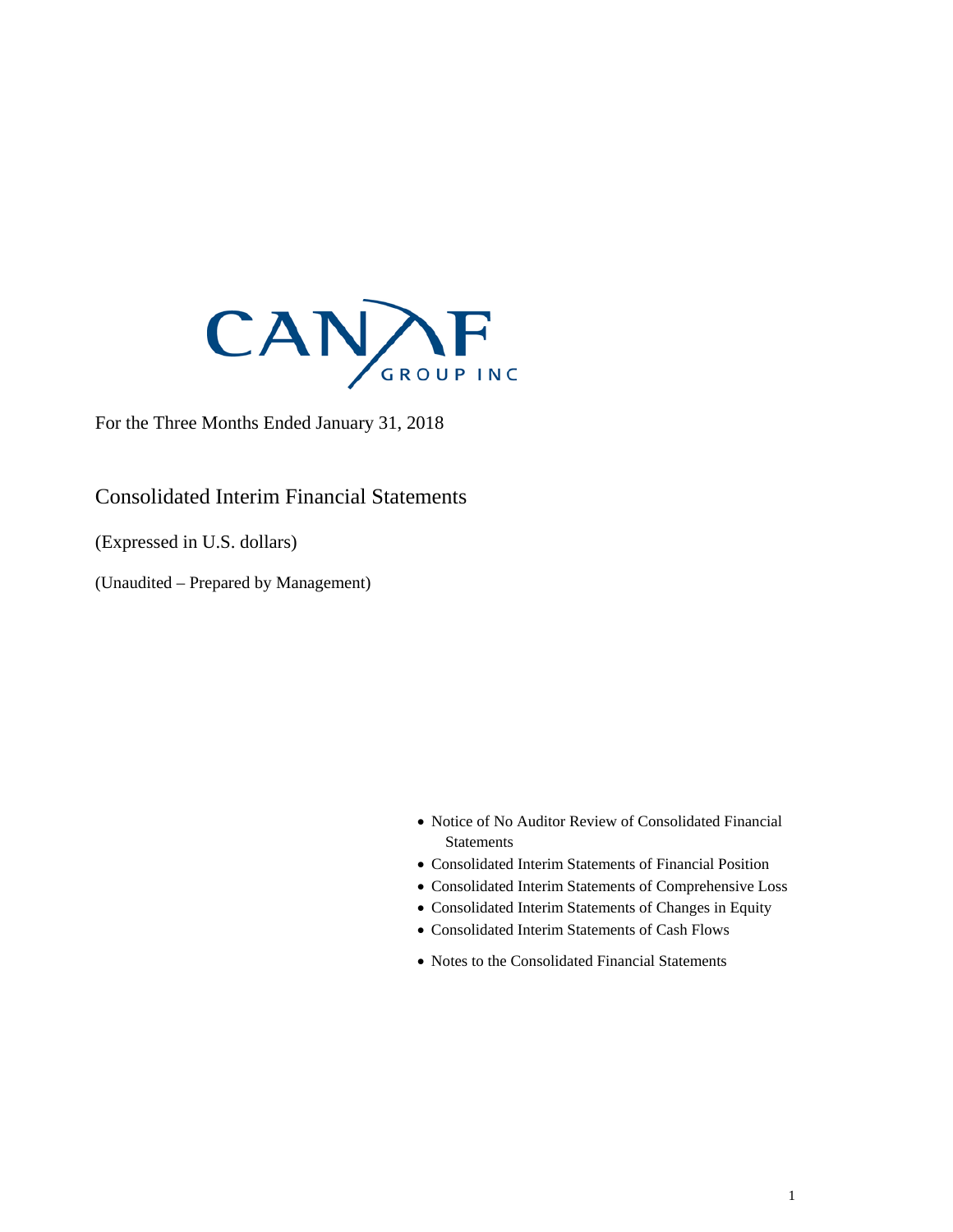#### **NOTICE OF NO AUDITOR REVIEW OF CONSOLIDATED INTERIM FINANCIAL STATEMENTS**

Under National Instrument 51-102, Part 4, subsection 4.3(3), if an auditor has not performed a review of the consolidated interim financial statements, they must be accompanied by a notice indicating that the financial statements have not been reviewed by an auditor.

The accompanying unaudited consolidated interim financial statements of Canaf Group Inc. for the period ended January 31, 2017 have been prepared by management and approved by the Audit Committee and the Board of Directors of the Company and are the responsibility of the Company's management.

The Company's independent auditor has not performed a review of these consolidated interim financial statements in accordance with the standards established by the Canadian Institute of Chartered Accountants for a review of consolidated interim financial statements by an entity's auditor.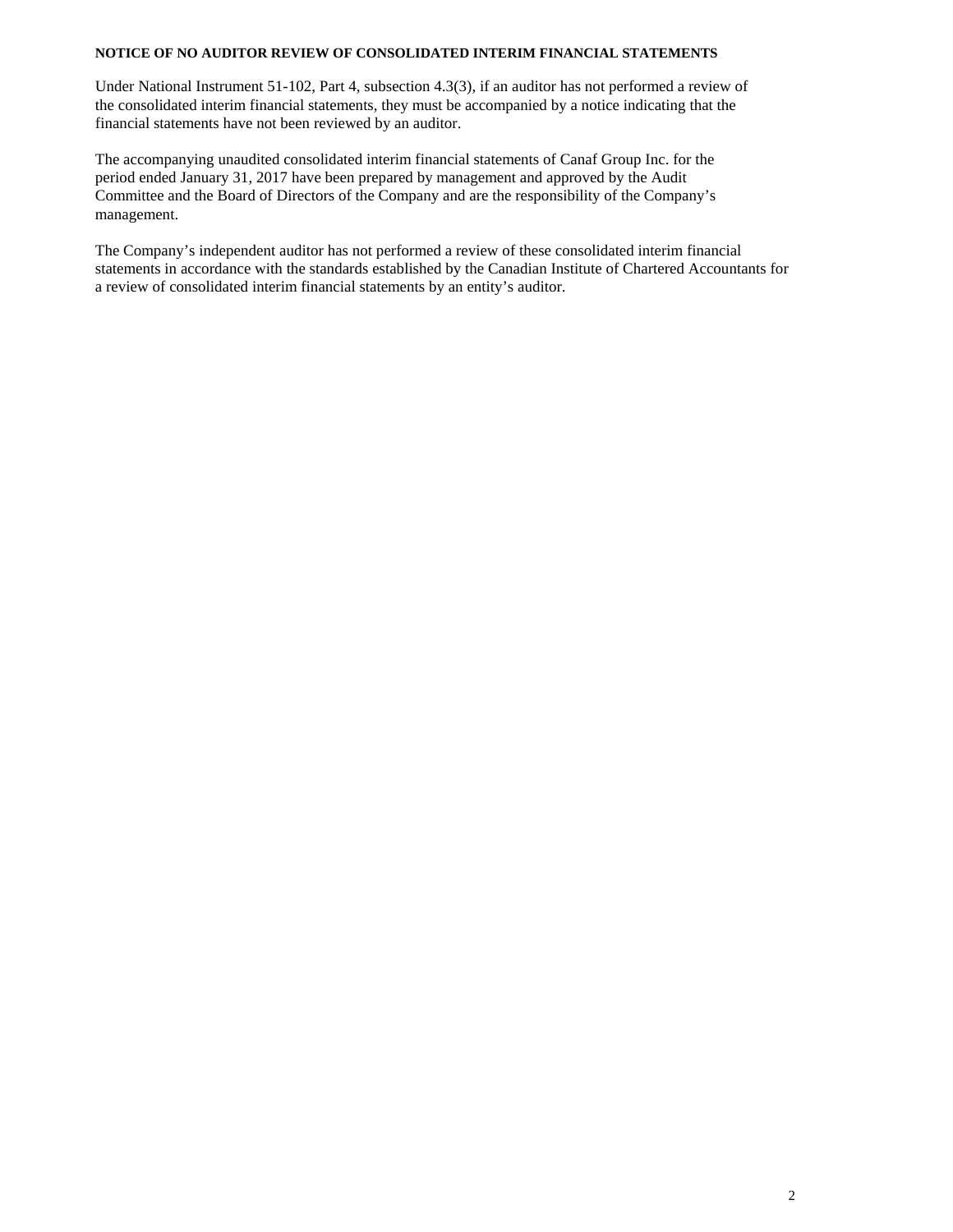### Consolidated Interim Statements of Financial Position

(Expressed in U.S. Dollars)

(Unaudited)

|                                                                | <b>Note</b> | January 31, October 31,<br>2018<br>\$ | 2017<br>\$  |
|----------------------------------------------------------------|-------------|---------------------------------------|-------------|
| <b>ASSETS</b>                                                  |             |                                       |             |
| <b>CURRENT</b>                                                 |             |                                       |             |
| Cash                                                           |             | 394,520                               | 453,609     |
| <b>Trade Receivables</b>                                       | 14          | 2,678,248                             | 1,314,828   |
| Income Taxes Receivable                                        |             |                                       |             |
| Sales Tax Receivable                                           | 4           | 17,942                                | 357         |
| Inventories                                                    | 5           | 895,361                               | 472,221     |
| Prepaid Expense and Deposits                                   |             | 31,114                                | 36,220      |
|                                                                |             | 4,017,185                             | 2,277,235   |
| NON-CURRENT                                                    |             |                                       |             |
| Property, Plant and Equipment                                  | 6           | 1,172,010                             | 1,037,996   |
| Intangible                                                     |             | 1                                     | 1           |
|                                                                |             | 5,189,196                             | 3,315,232   |
| <b>LIABILITIES</b>                                             |             |                                       |             |
| <b>CURRENT</b>                                                 |             |                                       |             |
| Trade and Other Payables                                       | 7           | 2,211,185                             | 757,875     |
| Sales Tax Payable                                              |             |                                       | 32,010      |
| Income Taxes Payable                                           |             | 119,979                               | 77,805      |
| <b>Current Portion of Bank Loan</b>                            | 8           | 310,819                               | 310,819     |
|                                                                |             | 2,641,983                             | 1,178,509   |
| NON-CURRENT                                                    |             |                                       |             |
| <b>Bank Loan</b>                                               | $\,8\,$     | 85,760                                | 106,063     |
| Deferred Tax Liability                                         |             |                                       | 122,022     |
|                                                                |             | 2,727,743                             | 1,406,594   |
| <b>SHAREHOLDERS' EQUITY</b>                                    |             |                                       |             |
| Share Capital                                                  | 9           | 8,079,463                             | 8,079,463   |
| Accumulated Other Comprehensive Loss -                         |             |                                       |             |
| Foreign Currency Translation Reserve                           |             | (1,097,939)                           | (1,463,628) |
| Deficit                                                        |             | (4,520,071)                           | (4,707,197) |
|                                                                |             | 2,461,453                             | 1,908,638   |
|                                                                |             | 5,189,196                             | 3,315,232   |
| Nature of Operations (Note 1)<br>Economic Dependence (Note 14) |             |                                       |             |

Commitment (Note 15) Segment Information (Note 16) Subsequent Event (Note 19)

The accompanying notes are an integral part of the consolidated financial statements.

Approved on Behalf of the Board:

*"Christopher Way" "Kevin Corrigan"* Christopher Way, Director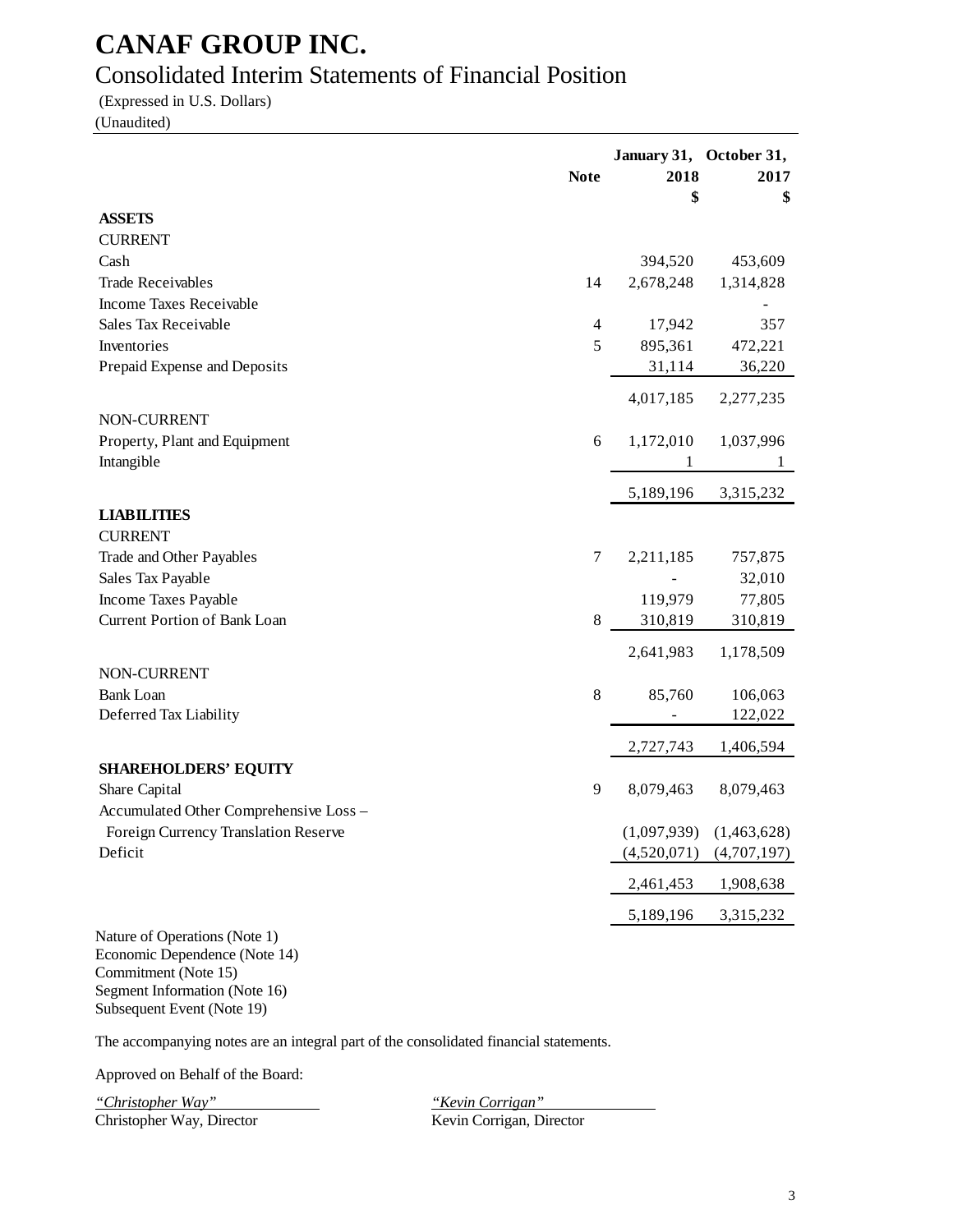# Consolidated Interim Statements of Comprehensive Loss

(Expressed in U.S. Dollars)

(Unaudited)

|                                                                                           |             |                        | <b>Three Months Ended</b><br>January 31, |
|-------------------------------------------------------------------------------------------|-------------|------------------------|------------------------------------------|
|                                                                                           | <b>Note</b> | 2018<br>\$             | 2017<br>\$                               |
| <b>SALES</b><br><b>COST OF SALES</b>                                                      | 12          | 3,273,213<br>3,024,651 | 2,991,706<br>2,605,825                   |
| <b>GROSS PROFIT</b>                                                                       |             | 248,562                | 385,881                                  |
| <b>EXPENSES</b>                                                                           |             |                        |                                          |
| General and Administrative                                                                | 13          | 167,892                | 104,578                                  |
| <b>Interest on Bank Loan</b>                                                              | 8           |                        | 15,322                                   |
|                                                                                           |             | 167,892                | 119,900                                  |
| <b>INCOME BEFORE OTHER ITEM</b>                                                           |             | 80,670                 | 265,981                                  |
| Interest Income                                                                           |             |                        | 4,974                                    |
| <b>INCOME BEFORE INCOME TAXES</b>                                                         |             | 80,670                 | 270,955                                  |
| Income Tax Recovery (Expense)                                                             |             | 106,456                | (73, 264)                                |
| NET INCOME FOR THE PERIOD                                                                 |             | 187,126                | 197,691                                  |
| Foreign Currency Translation (Loss) Gain                                                  |             | 365,689                | 530                                      |
| NET COMPREHENSIVE INCOME FOR THE YEAR                                                     |             | 552,815                | 198,221                                  |
| <b>BASIC AND DILUTED EARNINGS PER SHARE</b>                                               |             | 0.00                   | 0.00                                     |
| <b>WEIGHTED AVERAGE NUMBER OF COMMON SHARES</b><br><b>OUTSTANDING - BASIC AND DILUTED</b> |             | 47,426,195 47,426,195  |                                          |
|                                                                                           |             |                        |                                          |

The accompanying notes are an integral part of the consolidated financial statements.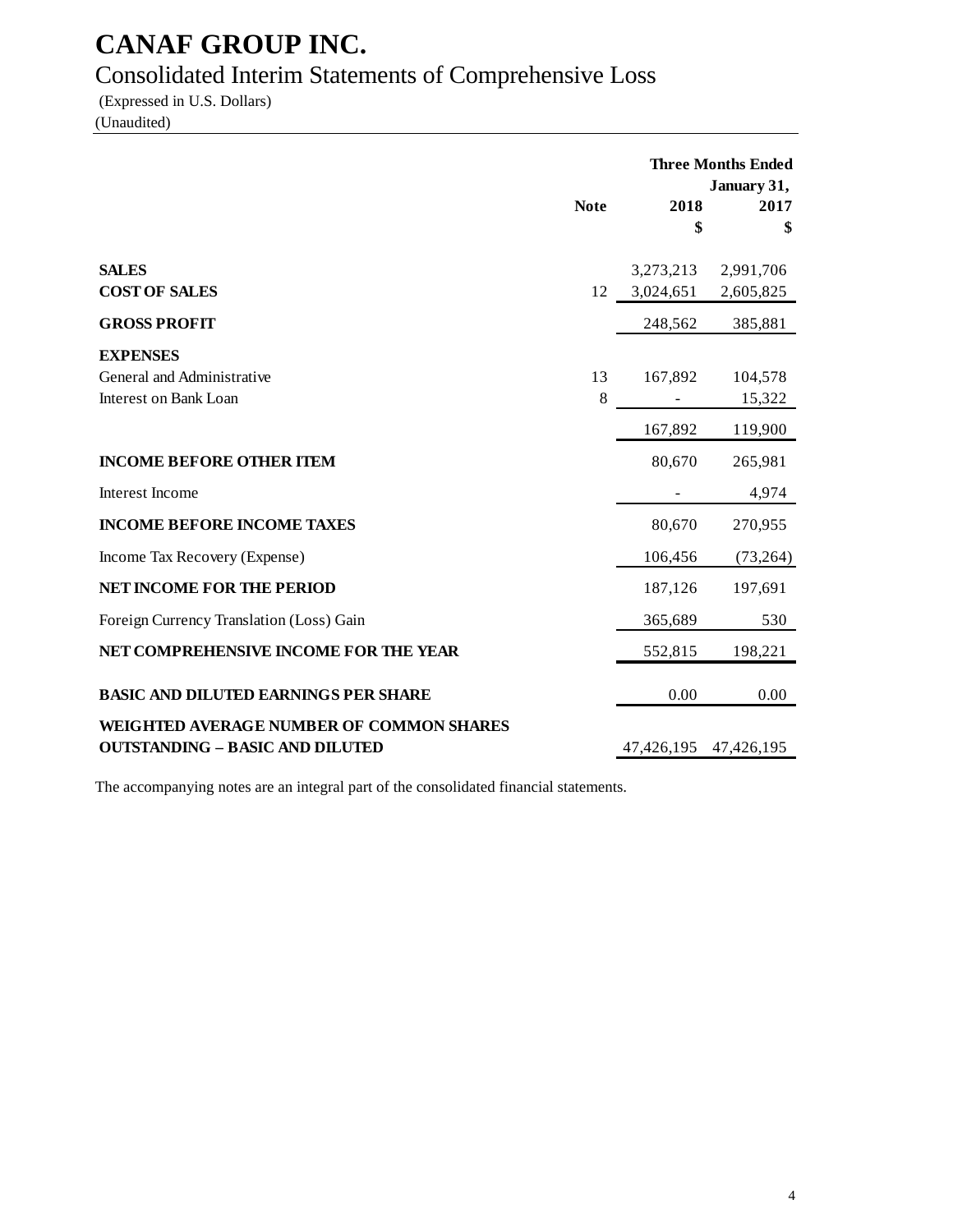### Consolidated Interim Statements of Changes in Equity

(Expressed in U.S. Dollars)

(Unaudited)

|                                                                | Number of  | \$        | <b>Foreign Currency</b><br><b>Common Shares</b> Share Capital Translation Reserve<br>\$ | Deficit<br>\$ | <b>Total Shareholders'</b><br>Equity<br>S |
|----------------------------------------------------------------|------------|-----------|-----------------------------------------------------------------------------------------|---------------|-------------------------------------------|
| Balance, October 31, 2016                                      | 47,426,195 | 8,079,463 | (1,361,484)                                                                             | (5,249,005)   | 1,468,974                                 |
| Net Income for the Period<br>Foreign Currency Translation Gain |            |           | 530                                                                                     | 197,691       | 197,691<br>530                            |
| Balance, January 31, 2017                                      | 47,426,195 | 8,079,463 | (1,360,954)                                                                             | (5,051,314)   | 1,667,195                                 |
| Balance, October 31, 2017                                      | 47,426,195 | 8,079,463 | (1,463,628)                                                                             | (4,707,197)   | 1,908,638                                 |
| Net Income for the Period<br>Foreign Currency Translation Gain |            |           | 365,689                                                                                 | 187,126       | 187,126<br>365,689                        |
| Balance, January 31, 2018                                      | 47,426,195 | 8,079,463 | (1,097,939)                                                                             | (4,520,071)   | 2,461,453                                 |

The accompanying notes are an integral part of the consolidated financial statements.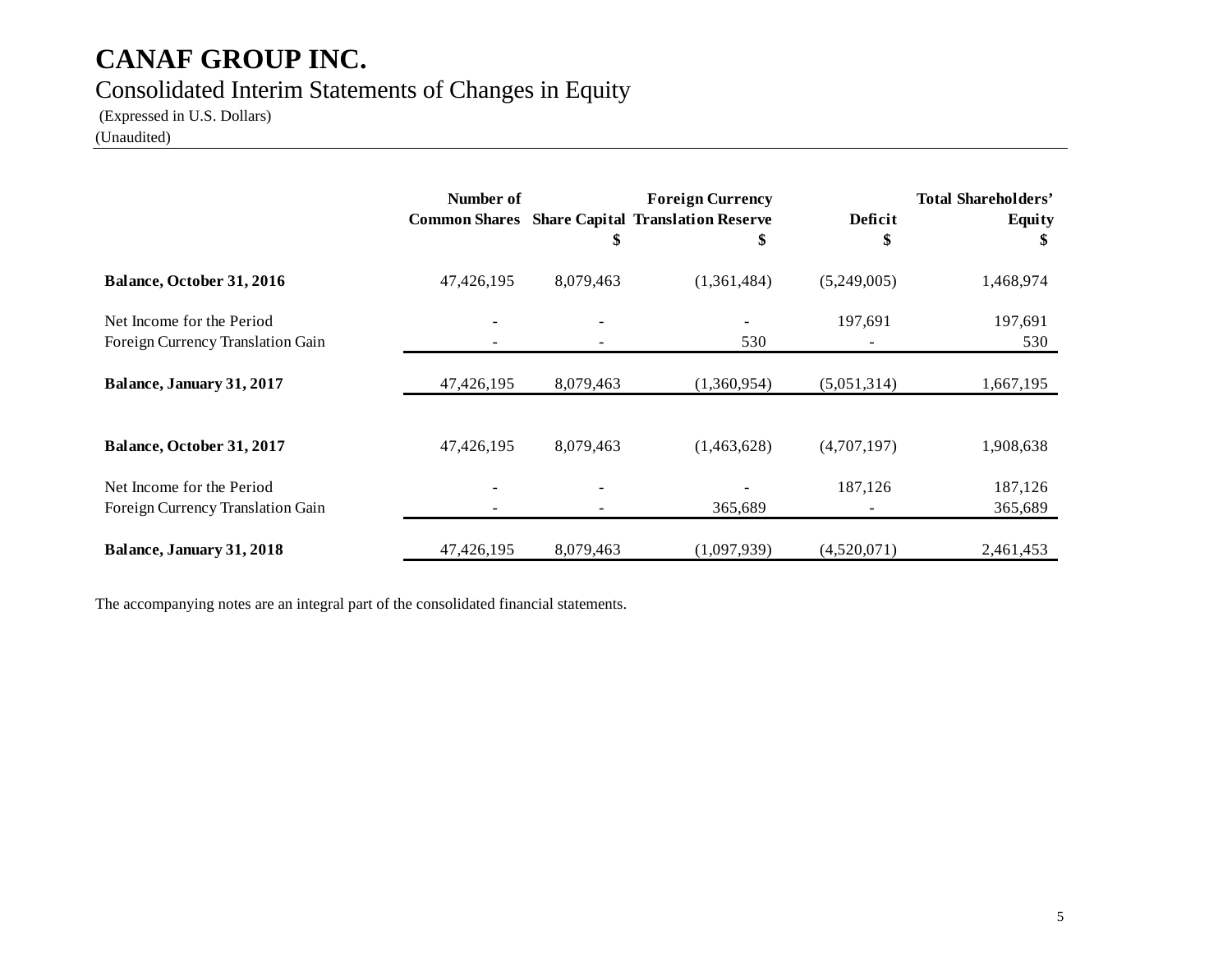### Consolidated Interim Statements of Cash Flows

For the Three Months Ended January 31, 2016 and 2017

(Expressed in U.S. Dollars) (Unaudited)

|                                                                        | <b>Note</b> | 2018<br>\$        | <b>Three Months Ended</b><br>January 31,<br>2017<br>\$ |
|------------------------------------------------------------------------|-------------|-------------------|--------------------------------------------------------|
| <b>CASH PROVIDED BY (USED FOR):</b>                                    |             |                   |                                                        |
| <b>OPERATING ACTIVITIES</b><br>Net Income for the Period               |             | 187,126           | 197,691                                                |
| Non-Cash Items<br>Depreciation – Cost of Sales                         |             | 96,010<br>283,136 | 94,833<br>292,524                                      |
| Change in Non-Cash Working Capital Accounts                            | 11          | (457,587)         | 30,771                                                 |
|                                                                        |             | (174, 451)        | 323,295                                                |
| <b>FINANCING ACTIVITY</b><br>Principal Repayments of Bank Loan         |             | (20, 303)         | (73,346)                                               |
| <b>INVESTING ACTIVITY</b><br>Purchase of Property, Plant and Equipment |             | (230,024)         | (35,235)                                               |
| <b>INCREASE (DECREASE) IN CASH</b>                                     |             | (424, 778)        | 214,714                                                |
| Effect of Exchange Rate Changes on Cash                                |             | 365,689           | 530                                                    |
| Cash, Beginning of the Period                                          |             | 453,609           | 380,562                                                |
| <b>CASH, END OF THE PERIOD</b>                                         |             | 394,520           | 595,806                                                |

Supplemental Cash Flow Information (Note 11)

The accompanying notes are an integral part of the consolidated financial statements.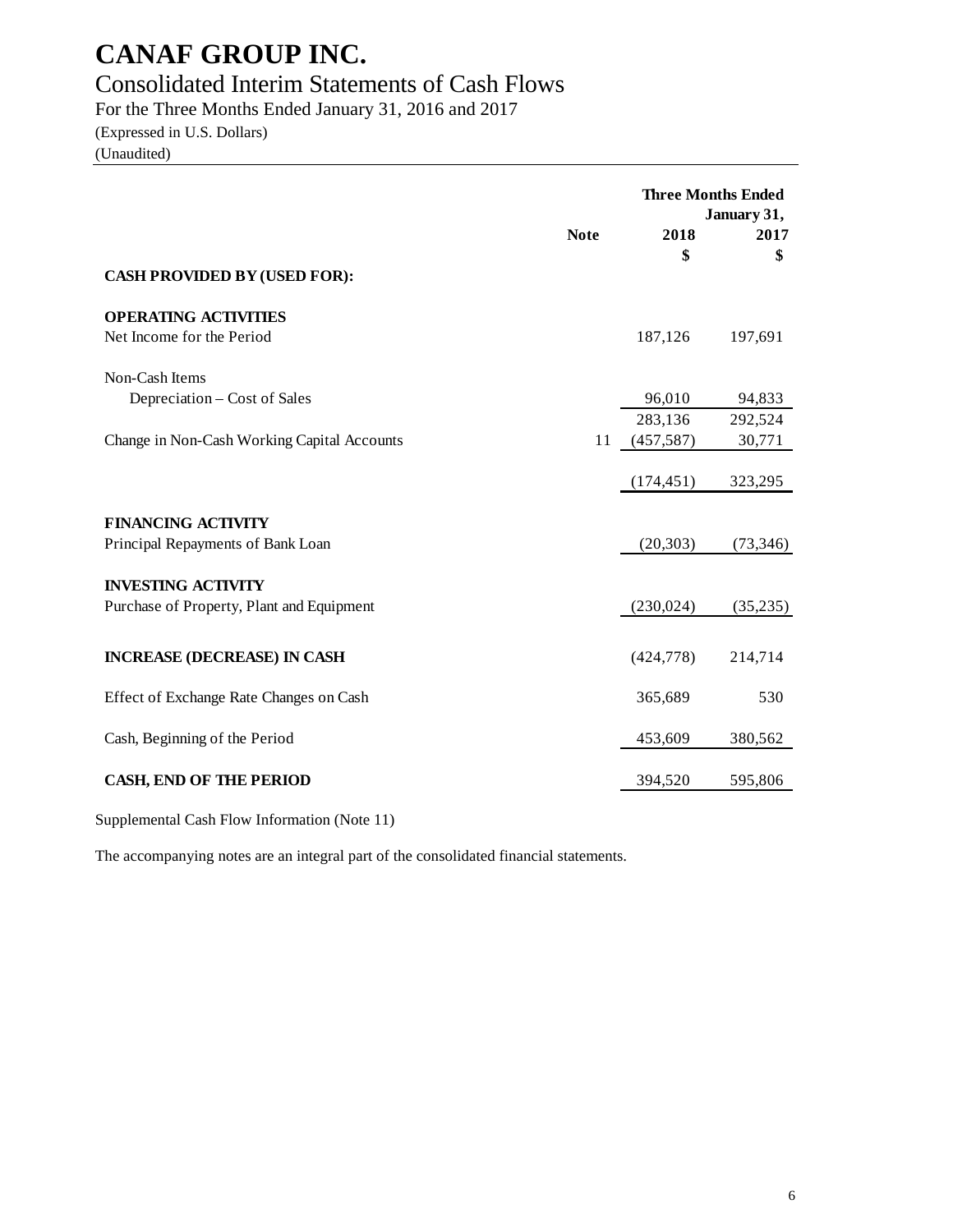### Notes to the Interim Consolidated Financial Statements

For the Three Months Ended January 31, 2018 and 2017

(Expressed in U.S. Dollars) (Unaudited)

#### **NOTE 1 – NATURE OF OPERATIONS**

Canaf Group Inc. (the "Company") is incorporated in the Province of Alberta and owns and operates a coal processing plant in South Africa which processes coal and coal products into calcine, a coke substitute with a high carbon content.

The head office, principal address, and records office of the Company are located at Suite 500 – 666 Burrard Street, Vancouver, British Columbia, Canada, V6C 3P6.

These consolidated financial statements have been prepared in accordance with International Financial Reporting Standards ("IFRS") on the basis that the Company is a going concern and will be able to meet its obligations and continue its operations for its next fiscal year.

The Company's ability to continue as a going concern is dependent upon its ability to generate profitable operations from its coal processing business. Sales of the Company are substantially derived from two customers, and as a result, the Company is economically dependent on these customers (Note 14). The Company is dependent on the operating cash flows from its coal processing business and the financial support of its shareholders and related parties to finance its operations and to discharge liabilities in the normal course of business. Loss of a customer or reduced sales from a customer may have a material adverse effect on the Company's financial condition.

The Company has working capital of \$1,375,202 as at January 31, 2018 (October 31, 2017 - \$1,098,726). Management believes that the Company has sufficient cash resources to meet its obligations for at least 12 months from the end of the reporting period.

#### **NOTE 2 – SIGNIFICANT ACCOUNTING POLICIES**

#### **a) Statement of Compliance**

The consolidated interim financial statements have been prepared in accordance to IAS 34 Interim Financial Reporting using accounting policies consistent with the International Financial Reporting Standards ("IFRSs") issued by the International Accounting Standards Board ("IASB") and Interpretations of the International Financial Reporting Interpretations Committee ("IFRIC").

These consolidated financial statements were approved and authorized for issue by the Board of Directors on March 28, 2018.

#### **b) Basis of Preparation**

These consolidated interim financial statements have been prepared on a historical cost basis. Cost is the fair value of the consideration given in exchange for net assets. These consolidated interim financial statements do not include all the information required for full annual financial statements. The consolidated interim financial statements should be read in conjunction with the Company's annual financial statements for the year ended October 31, 2017. The accounting policies, methods of computation and presentation applied in these financial statements are consistent with those of the previous financial year.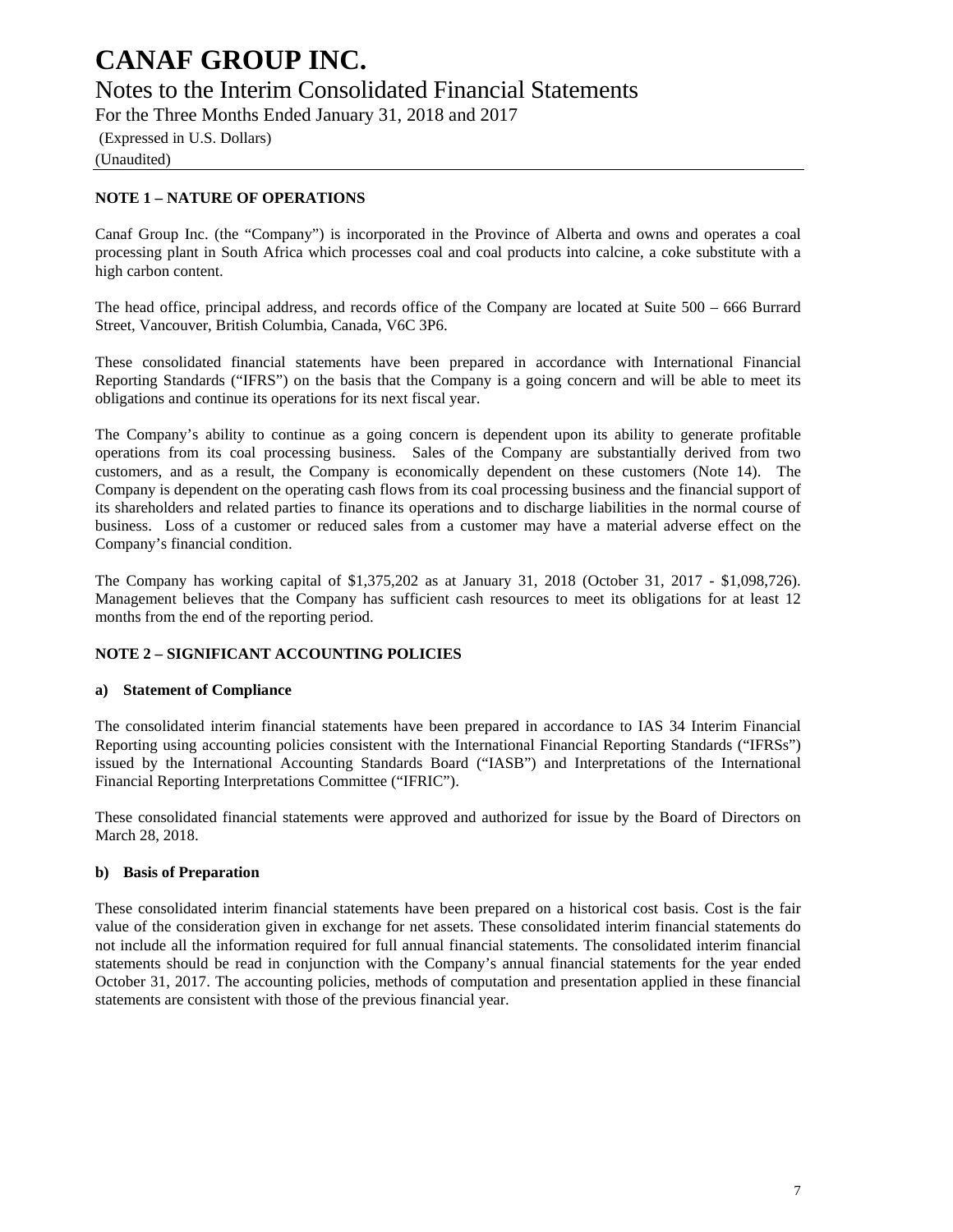### Notes to the Interim Consolidated Financial Statements

For the Three Months Ended January 31, 2018 and 2017

(Expressed in U.S. Dollars)

### (Unaudited)

#### **NOTE 3 – ACCOUNTING STANDARDS ISSUED BUT NOT YET EFFECTIVE**

There are no new accounting standards, amendments to standards, and interpretations have been issued but not yet effective up the date of issuance of the Company's consolidated financial statements not yet effective that the Company intends to adopt when they becomes effective.

#### **NOTE 4 – SALES TAX (PAYABLE) RECEIVABLE**

|                                                    | January 31,<br>2018<br>\$ | October 31,<br>2017<br>S |
|----------------------------------------------------|---------------------------|--------------------------|
| South African Value-Added Tax (Payable) Receivable | 17,266                    | (32,010)                 |
| Canadian Goods and Services Tax Receivable         | 676                       | 357                      |
|                                                    | 17,942                    | (31,653)                 |
|                                                    |                           |                          |
| <b>NOTE 5 - INVENTORIES</b>                        |                           |                          |
| <b>Raw Materials</b>                               | 847,394                   | 369,351                  |
| Finished Goods – Calcine                           | 47,967                    | 102,870                  |
|                                                    | 895,361                   | 472,221                  |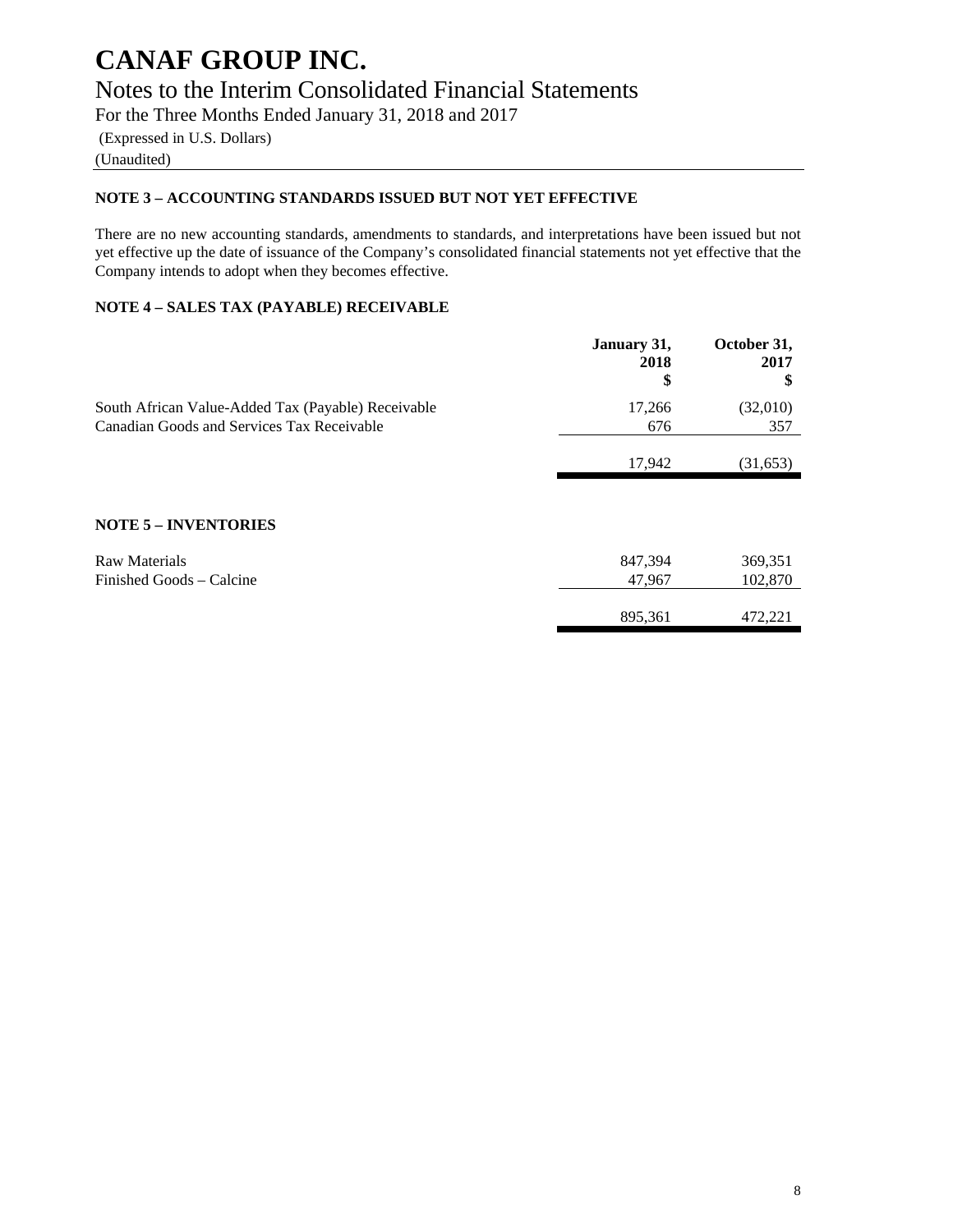### Notes to the Interim Consolidated Financial Statements

For the Three Months Ended January 31, 2018 and 2017

(Expressed in U.S. Dollars)

(Unaudited)

#### **NOTE 6 – PROPERTY, PLANT AND EQUIPMENT**

|                                                                           |       |                   | Computer               | Leaseholds                   |                        | Office Furniture &                    | <b>Plant</b> and               |                          |                                |
|---------------------------------------------------------------------------|-------|-------------------|------------------------|------------------------------|------------------------|---------------------------------------|--------------------------------|--------------------------|--------------------------------|
|                                                                           | Land  | <b>Building</b>   |                        | <b>Equipment mprovements</b> | Equipment              | <b>Fittings</b>                       | Equipment                      | <b>Vehicles</b>          | <b>Total</b>                   |
|                                                                           | \$    | \$                | \$                     | \$                           | \$                     | \$                                    | \$                             | \$                       | \$                             |
| <b>COST</b>                                                               |       |                   |                        |                              |                        |                                       |                                |                          |                                |
| Balance, October 31, 2016                                                 | 7,423 | 76,115            | 15,971                 | 170,873                      | 12,192                 | $\blacksquare$                        | 4,711,642                      | 101,159                  | 5,095,375                      |
| Additions<br>Foreign Currency Translation                                 |       | 89,602<br>(9,008) | 598<br>(792)           | (8, 112)                     | 1,681<br>(861)         | 3,323                                 | 88,018<br>(144, 256)           | 38,944<br>(4,882)        | 222,166<br>(167, 911)          |
| Balance, October 31, 2017                                                 | 7,423 | 156,709           | 15,777                 | 162,761                      | 13,012                 | 3,323                                 | 4,655,404                      | 135,221                  | 5,149,630                      |
| Additions<br>Foreign Currency Translation                                 |       | 18,901            | 1,387<br>1,597         | 30,782                       | 2,462                  | $\overline{\phantom{a}}$<br>628       | 43,347<br>544,326              | 17,162                   | 44,734<br>615,858              |
| Balance, January 31, 2018                                                 | 7,423 | 175,610           | 18,761                 | 193,543                      | 15,474                 | 3,951                                 | 5,243,077                      | 152,383                  | 5,810,222                      |
| <b>ACCUMULATED DEPRECIATION</b>                                           |       |                   |                        |                              |                        |                                       |                                |                          |                                |
| Balance, October 31, 2016                                                 |       | 6,597             | 15,172                 | 163,132                      | 10,914                 | $\overline{\phantom{a}}$              | 3,566,537                      | 76,332                   | 3,838,684                      |
| Depreciation<br>Foreign Currency Translation                              |       | 3,329<br>(501)    | 382<br>(742)           | 7,296<br>(8,155)             | 1,113<br>(581)         | $\blacksquare$<br>$\blacksquare$      | 363,989<br>(105, 424)          | 14,576<br>(2,332)        | 390,685<br>(117, 735)          |
| Balance, October 31, 2017<br>Depreciation<br>Foreign Currency Translation |       | 9,425<br>(9,425)  | 14,812<br>124<br>1,426 | 162,273<br>132<br>30,703     | 11,446<br>113<br>1,959 | $\overline{\phantom{a}}$<br>89<br>229 | 3,825,102<br>91,123<br>396,870 | 88,576<br>4,429<br>8,806 | 4,111,634<br>96,010<br>430,568 |
| Balance, January 31, 2018                                                 | ٠     | $\blacksquare$    | 16,362                 | 193,108                      | 13,518                 | 318                                   | 4,313,095                      | 101,811                  | 4,638,212                      |
| <b>NET BOOK VALUE</b><br>Balance, October 31, 2017                        | 7,423 | 147,284           | 965                    | 488                          | 1,566                  | 3,323                                 | 830,302                        | 46,645                   | 1,037,996                      |
| Balance, January 31, 2018                                                 | 7,423 | 175,610           | 2,399                  | 435                          | 1,956                  | 3,633                                 | 929,982                        | 50,572                   | 1,172,010                      |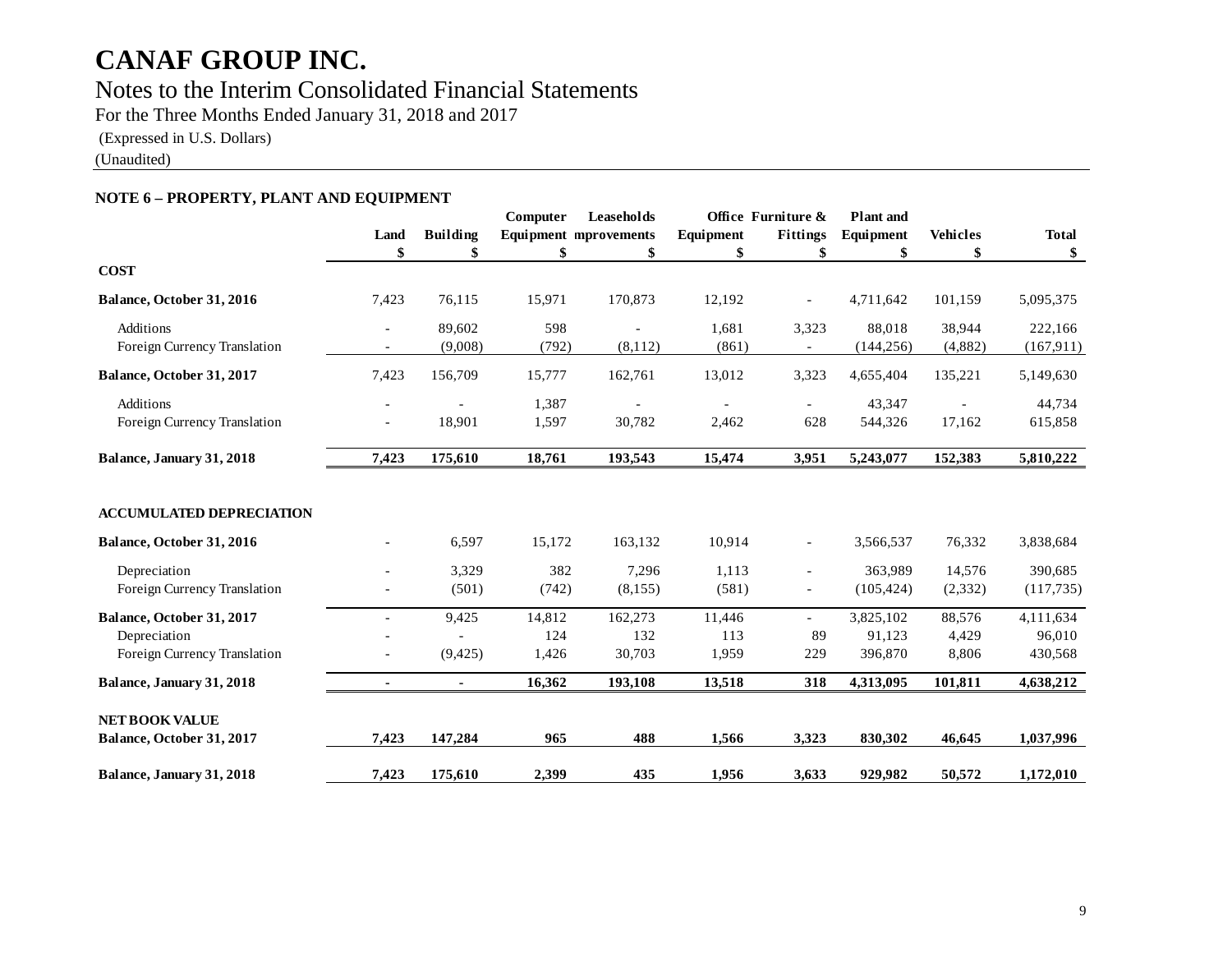### Notes to the Interim Consolidated Financial Statements

For the Three Months Ended January 31, 2018 and 2017

(Expressed in U.S. Dollars)

(Unaudited)

| <b>NOTE 7 - TRADE AND OTHER PAYABLES</b> |                           |                           |
|------------------------------------------|---------------------------|---------------------------|
|                                          | January 31,<br>2018<br>\$ | October 31,<br>2017<br>\$ |
| <b>Trade Payables</b>                    | 2,148,139                 | 706,085                   |
| Payroll Payable                          | 33,046                    | 27,790                    |
| <b>Accrued Liability</b>                 | 30,000                    | 24,000                    |
|                                          | 2,211,185                 | 757,875                   |
| <b>NOTE 8 - BANK LOAN</b>                |                           |                           |
| <b>Bank Loan</b>                         | 396,579                   | 416,882                   |
| <b>Less: Current Portion</b>             | (310, 819)                | (310, 819)                |
|                                          | 85,760                    | 106,063                   |

The bank loan bears interest at 10.25% per annum, matures on January 7, 2019, and is secured by the Company's furnace acquired with the proceeds from the loan. The bank loan is repayable in blended monthly payments of Rand 391,624 (\$32,934 translated at January 31, 2017 exchange rate). During the Three months ended January 31, 2018, for the quarter interest expense was \$Nil (January 31, 2017 - \$ \$15,322).

Future principal repayments for the next two fiscal years are as follows:

|      | \$      |
|------|---------|
| 2018 | 310,819 |
| 2019 | 85,760  |
|      | 396,579 |

#### **NOTE 9 – SHARE CAPITAL**

The Company is authorized to issue an unlimited number of common shares without par value. As at January 31, 2018, the Company had 47,426,195 common shares issued and outstanding as presented in the consolidated statements of changes in shareholders' equity. There are no stock options and share purchase warrants outstanding as at January 31, 2018 and 2017.

#### **NOTE 10 – RELATED PARTY TRANSACTIONS**

In addition to those transactions disclosed elsewhere in these consolidated financial statements, the Company has amounts owed to the following related parties:

a) During the three months ended January 31, 2018, the Company incurred professional fees of \$18,030 (January 31, 2017 – \$10,084) to an Officer and Director and a former Officer and Director of the Company for administration and bookkeeping services.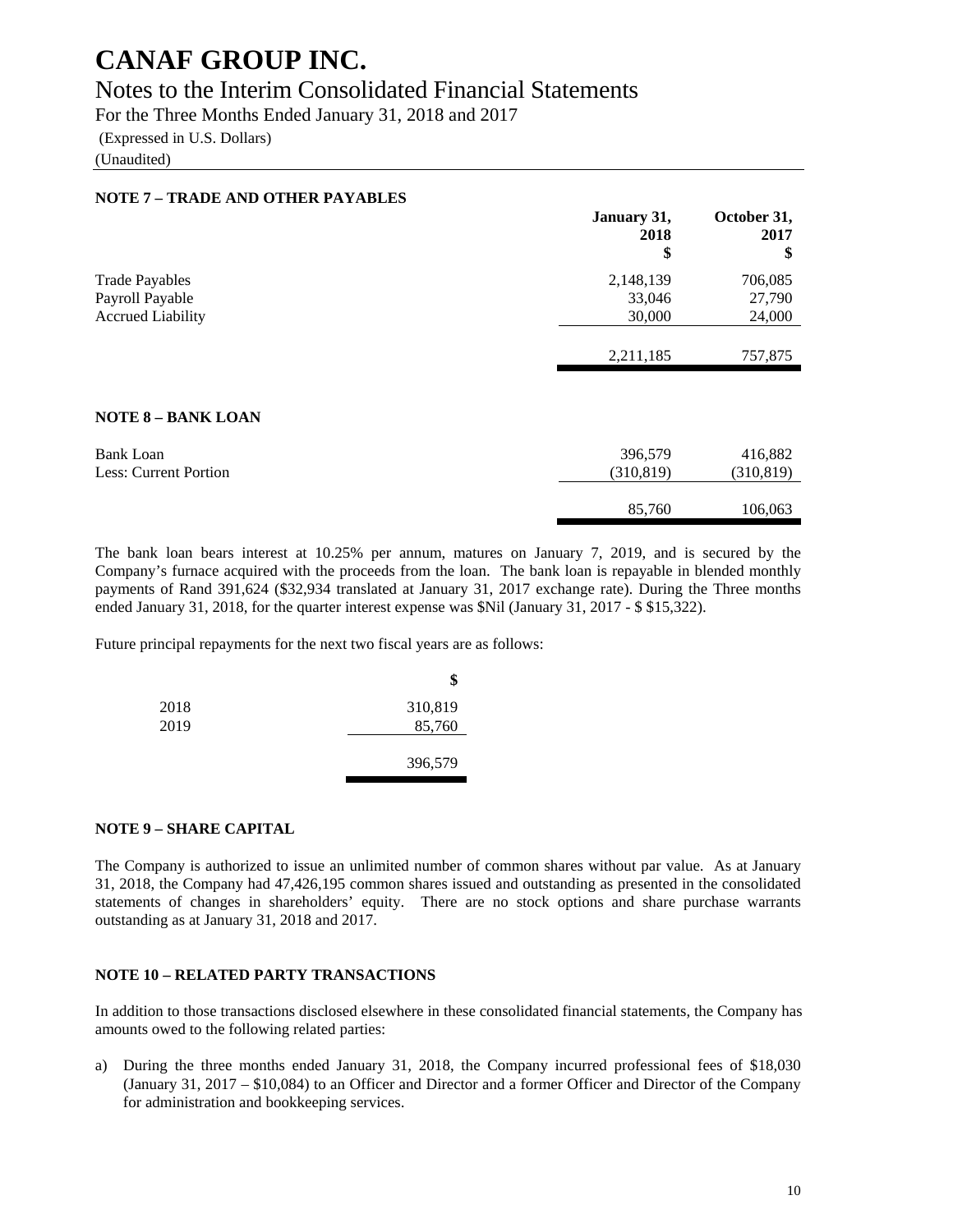### Notes to the Interim Consolidated Financial Statements

For the Three Months Ended January 31, 2018 and 2017

(Expressed in U.S. Dollars)

(Unaudited)

**b**)

#### **NOTE 10 – RELATED PARTY TRANSACTIONS (Continued)**

- **b)** During the three months ended January 31, 2018, the Company incurred consulting fees of \$27,759 (January 31, 2017 – \$16,573) to an Officer (also a Director) of the Company for administration and management services.
- c) During the three months ended January 31, 2018, the Company incurred management fees of \$38,081 (2017 – \$35,202) to three Directors of the Company for administration and management services in relation to the Company's coal processing business in South Africa.

All related party transactions were in the normal course of operations and were measured at the exchange value, which represented the amount of consideration established and agreed to by the related parties.

#### **NOTE 11 – SUPPLEMENTAL CASH FLOW INFORMATION**

#### **a) Change in Non-Cash Working Capital Accounts**

|                                 | <b>Three Months Ended</b> |            |  |
|---------------------------------|---------------------------|------------|--|
|                                 | January 31,               |            |  |
|                                 | 2018                      | 2017       |  |
|                                 | \$                        | \$         |  |
| Trade Receivables               | (1,363,420)               | (654, 921) |  |
| Income Taxes Receivable         | (704)                     | 11,966     |  |
| Sales Tax Receivable            | (17,585)                  |            |  |
| Inventories                     | (423, 140)                | 9,956      |  |
| Prepaid Expense and Deposits    | 5,106                     | (1,306)    |  |
| Trade and Other Payables        | 1,453,310                 | 590,268    |  |
| Sales Tax Payable               | (32,010)                  | 74,808     |  |
| Income Taxes Payable/(Deferred) | (79, 144)                 |            |  |
|                                 | (457, 587)                | 30,771     |  |
| <b>Other Items</b>              |                           |            |  |
| <b>Interest Paid</b>            |                           | 15,322     |  |
| <b>Interest Received</b>        | 6,021                     | 4,974      |  |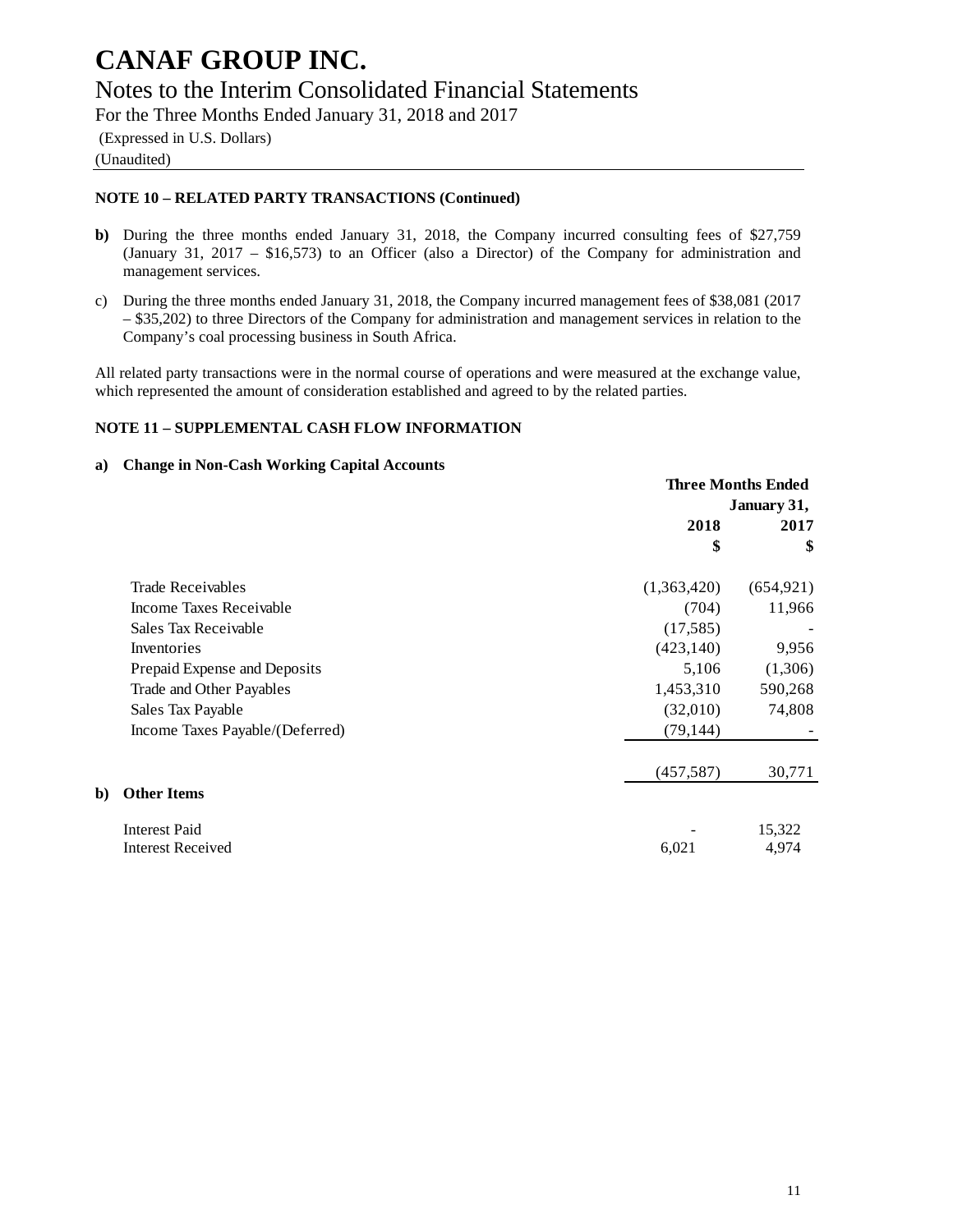### Notes to the Interim Consolidated Financial Statements

For the Three Months Ended January 31, 2018 and 2017

(Expressed in U.S. Dollars)

(Unaudited)

| <b>NOTE 12 - COST OF SALES</b>          |            |                           |
|-----------------------------------------|------------|---------------------------|
|                                         |            | <b>Three Months Ended</b> |
|                                         |            | <b>January 31</b>         |
|                                         | 2018       | 2017                      |
|                                         | \$         | \$                        |
| Inventories, Beginning of the Year      | 472,221    | 403,329                   |
| Analysis Fees                           | 2,434      | 6,546                     |
| Depreciation                            | 96,010     | 94,833                    |
| Electricity                             | 105,414    | 33,264                    |
| Fuel, Oil and Lubricants                | 9,923      | 17,739                    |
| <b>Machinery Rental</b>                 | 104,180    | 96,416                    |
| <b>Medical Expenses</b>                 | 1,756      | 211                       |
| <b>Product Purchases</b>                | 2,707,945  | 1,984,296                 |
| Professional and Project Management Fee | 1,293      | 3,456                     |
| Protective Clothing                     | 2,410      | 1,657                     |
| Provident Fund                          | 3,081      | 2,937                     |
| Repairs and Maintenance                 | 92,786     | 82,020                    |
| <b>Salaries and Benefits</b>            | 106,202    | 102,762                   |
| Transportation                          | 214,357    | 169,732                   |
| Inventories, End of the Year            | (895, 361) | (393, 373)                |
|                                         | 3,024,651  | 2,605,825                 |

#### **NOTE 13 – GENERAL AND ADMINISTRATIVE EXPENSES**

|                                       | <b>Three Months Ended</b> |         |  |
|---------------------------------------|---------------------------|---------|--|
|                                       | <b>January 31</b>         |         |  |
|                                       | 2018                      | 2017    |  |
|                                       | \$                        | \$      |  |
| Bank Charges and Interest             | 109                       | 735     |  |
| Consulting Fees (Note 10(b))          | 27,759                    | 16,573  |  |
| Management Fees (Note $10(c)$ )       | 38,081                    | 35,202  |  |
| Office, Insurance and Sundry          | 67,702                    | 17,366  |  |
| Professional Fees (Note $10(a)$ )     | 26,159                    | 23,687  |  |
| Promotion                             | 143                       | 164     |  |
| Telephone                             | 1,064                     | 4,111   |  |
| <b>Transfer Agent and Filing Fees</b> | 664                       | 291     |  |
| Travel                                | 6,211                     | 6,449   |  |
|                                       | 167,892                   | 104,578 |  |

#### **NOTE 14 – ECONOMIC DEPENDENCE**

Sales from the Company's South African coal processing business are substantially derived from two customers and as a result, the Company is economically dependent on these customers. The Company's exposure to credit risk is limited to the carrying value of its accounts receivable. As at January 31, 2018, trade receivables of \$2,678,248 (October 31, 2017 - \$ \$1,314,828) were due from these customers and were collected subsequent to period-end.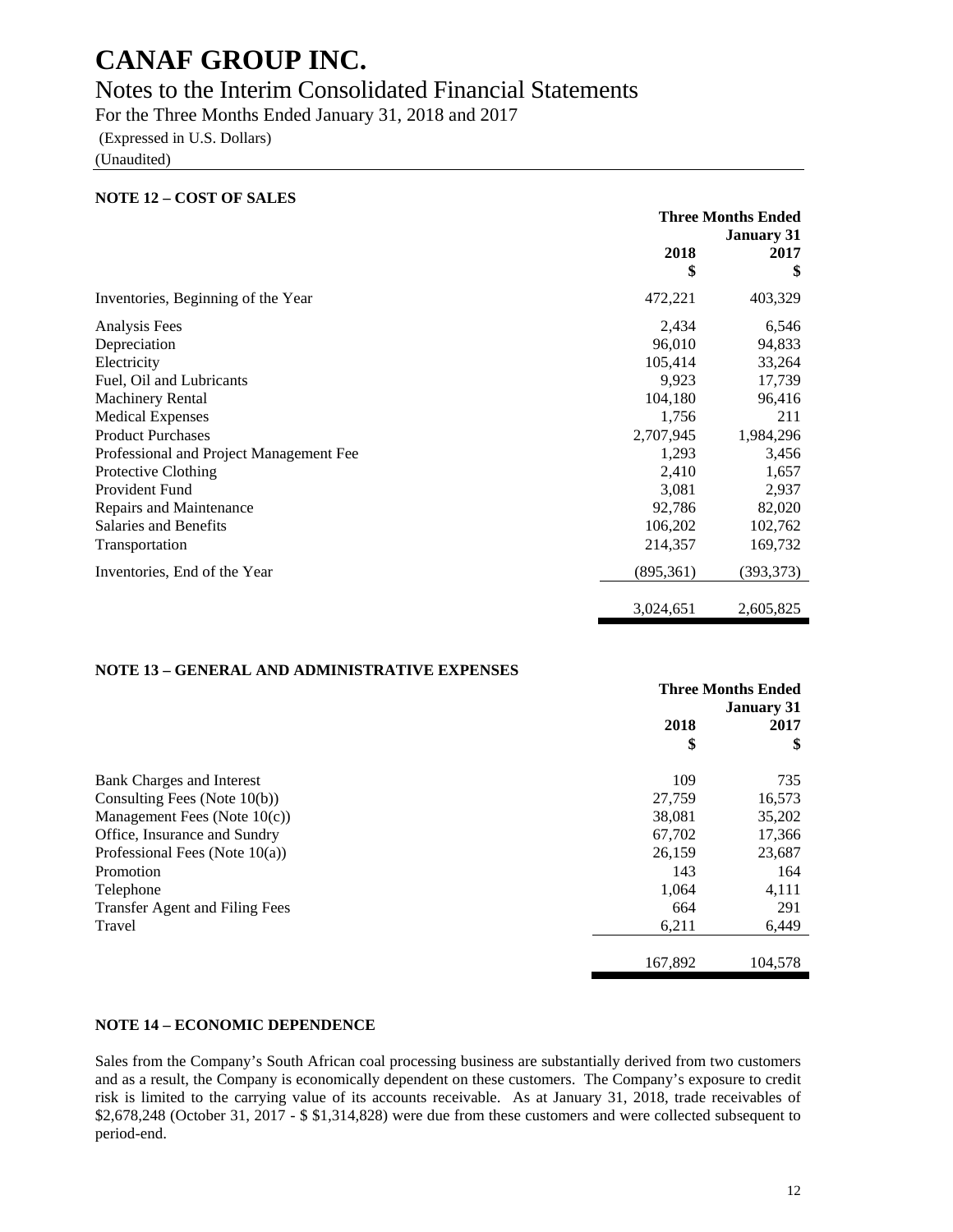### Notes to the Interim Consolidated Financial Statements

For the Three Months Ended January 31, 2018 and 2017

(Expressed in U.S. Dollars)

(Unaudited)

#### **NOTE 15 – COMMITMENT**

The Company has an agreement to lease premises for its coal processing plant in South Africa for a term of ten years, expiring on December 31, 2020. The agreement offers the Company, in lieu of rent, feedstock coal to be delivered to its adjacent premises, which it purchases at market price. Should the Company decide to purchase feedstock coal from an alternative supplier which the lessor is otherwise able to provide, then a monthly rent of Rand 200,000 (\$16,819) is payable. To date, the Company has not been required to pay any rent for the premises as it has continued to purchase feedstock coal from the landlord.

#### **NOTE 16 – SEGMENT INFORMATION**

The Company operates in two reportable operating segments: the head office operations in Canada and the coal processing business in South Africa.

|                                           | Canada     | South Africa | <b>Total</b> |
|-------------------------------------------|------------|--------------|--------------|
|                                           |            |              | \$           |
| <b>January 31, 2018</b>                   |            |              |              |
| Net (Loss) Income for the Period          | (62, 605)  | 249,731      | 187,126      |
| Revenues (Note 16)                        |            | 3,273,213    | 3,273,213    |
| <b>Gross Profit</b>                       |            | 248,562      | 248,562      |
| Depreciation – Cost of Sales              |            | 96,010       | 96,010       |
| Interest Expense (Note 13)                |            | 6            | 6            |
| Deferred Income Tax Recovery (Note 12(a)) |            | 106,456      | 106,456      |
| <b>Current Assets</b>                     | 92,988     | 3,924,197    | 4,017,185    |
| Property, Plant and Equipment (Note 7)    |            | 1,172,010    | 1,172,010    |
| <b>Intangible Assets</b>                  |            |              | 1            |
| <b>Total Assets</b>                       | 92,988     | 5,096,208    | 5,189,196    |
| October 31, 2017                          |            |              |              |
| Net Loss for the Year                     | (171, 119) | 712,927      | 541,808      |
| Revenues                                  |            | 10,699,117   | 10,699,117   |
| <b>Gross Profit</b>                       |            | 1,223,110    | 1,223,110    |
| Depreciation – Cost of Sales              |            | 390,685      | 390,685      |
| <b>Interest Expense</b>                   |            | 86,837       | 86,837       |
| <b>Current Income Taxes Expense</b>       |            | 82,445       | 82,445       |
| Deferred Income Taxes Expense             |            | 112,031      | 112,031      |
| <b>Current Assets</b>                     | 100,322    | 2,176,913    | 2,277,235    |
| Property, Plant and Equipment (Note 6)    |            | 1,172,010    | 1,037,996    |
| <b>Intangible Assets</b>                  |            |              |              |
| <b>Total Assets</b>                       | 100,322    | 3,348,924    | 3,315,232    |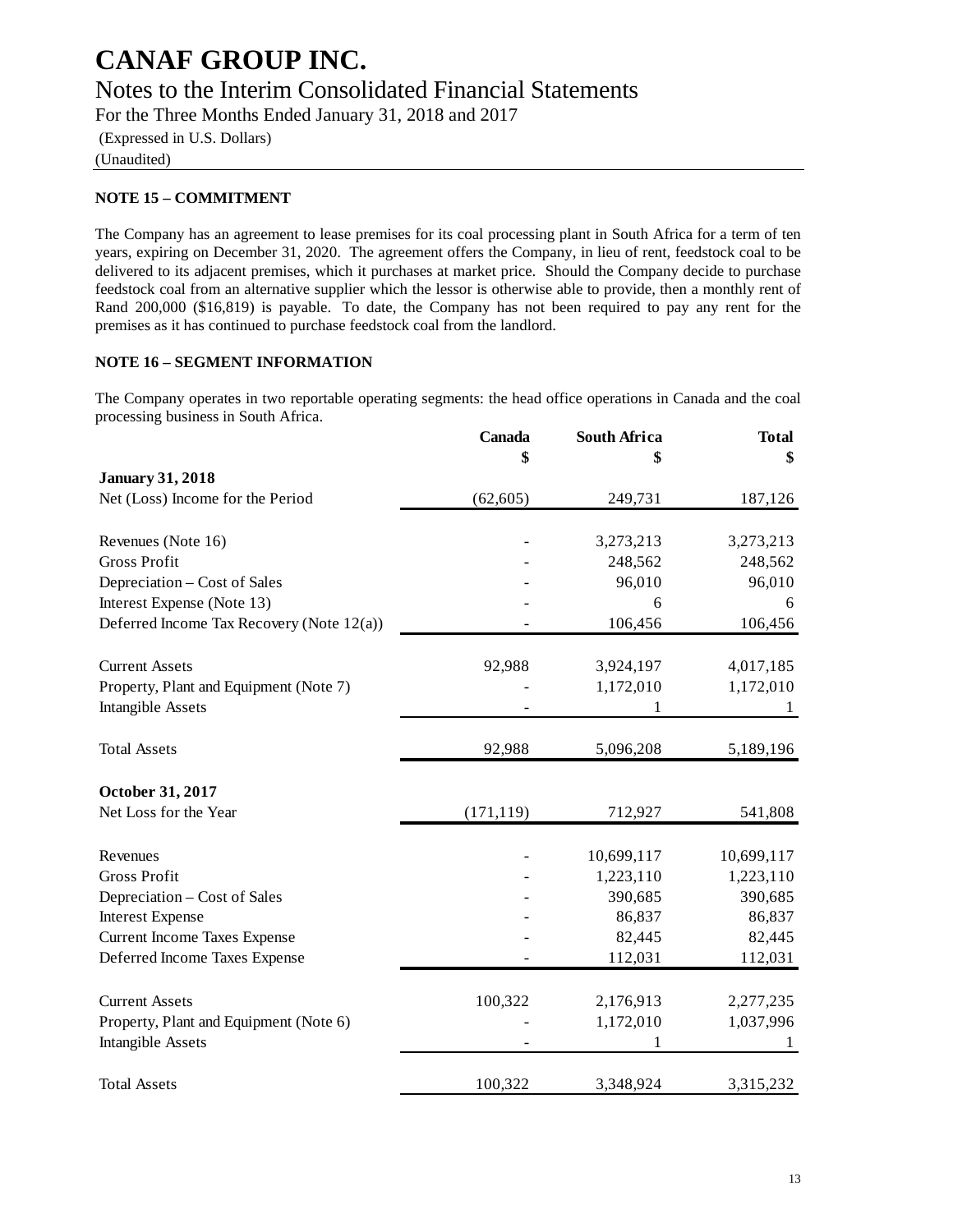### Notes to the Interim Consolidated Financial Statements

For the Three Months Ended January 31, 2018 and 2017

(Expressed in U.S. Dollars) (Unaudited)

#### **NOTE 17 – CAPITAL RISK MANAGEMENT**

The Company's objectives in managing its capital are to ensure adequate resources are available to fund its coal processing business in South Africa, to seek out and acquire new projects of merit, and to safeguard its ability to continue as a going concern. The Company manages its share capital as capital, which as at January 31, 2018, totaled \$8,079,463 (2017 – \$8,079,463).

The Company manages its capital structure in a manner that provides sufficient funding for operational and capital expenditure activities. Funds are secured through the sale of calcine in South Africa and, when necessary, through debt funding or equity capital raised by means of private placements. There can be no assurances that the Company will be able to obtain debt or equity capital in the case of operating cash deficits.

The Company may, from time to time, invest capital that is surplus to immediate operational needs in short-term, liquid, and highly rated financial instruments held with major financial institutions, or in marketable securities. The Company may also, from time to time, enter into forward foreign exchange and commodity price contracts to hedge a portion of its exposure to movements in foreign exchange and commodity prices.

The Company has no externally imposed capital requirements and has not paid or declared any dividends since the date of incorporation, nor are any contemplated in the foreseeable future. There were no changes in the Company's approach to capital management during the three months ended January 31, 2018.

#### **NOTE 18 – FINANCIAL RISK MANAGEMENT OBJECTIVES AND POLICIES**

The Company is exposed to various risks in relation to financial instruments. The Company's financial assets and liabilities by category are summarized in Note 2(o) of the October 31, 2017 Consolidated Financial Statements. The Company's risk management is coordinated at its head office in Canada in close co-operation with the board of directors and focuses on actively securing the Company's short to medium-term cash flows and raising finances for the Company's capital expenditure program. The Company does not actively engage in the trading of financial assets for speculative purposes. The most significant financial risks to which the Company is exposed are described below.

#### **a) Foreign Currency Risk**

Foreign exchange risk arises because of fluctuations in exchange rates. The Company conducts a significant portion of its business activities in foreign currencies. The Company's subsidiaries, principally located in South Africa, routinely transact in the local currency, exposing the Company to potential foreign exchange risk in its financial position and cash flows.

The assets, liabilities, revenue and expenses that are denominated in foreign currencies will be affected by changes in the exchange rate between the United States dollar and these foreign currencies. The Company has outstanding debt obligations that are payable in South African Rand. The Company does not currently use financial instruments to mitigate this risk.

#### **b) Credit Risk**

Credit risk is the risk of loss associated with a counterparty's inability to fulfill its payment obligations. The Company limits its exposure to credit loss for cash by placing its cash with high quality financial institutions and for trade receivables by performing standard credit checks. The credit risk for cash and trade receivables is considered negligible since the counterparties are reputable banks with high quality external credit ratings and customers with no history of default.

The Company has credit risk exposure related to its economic dependence on two customers for its calcine sales (Note 14). The Company has assessed its exposure to credit risk and has determined that no significant risk exists from these concentrations of credit.